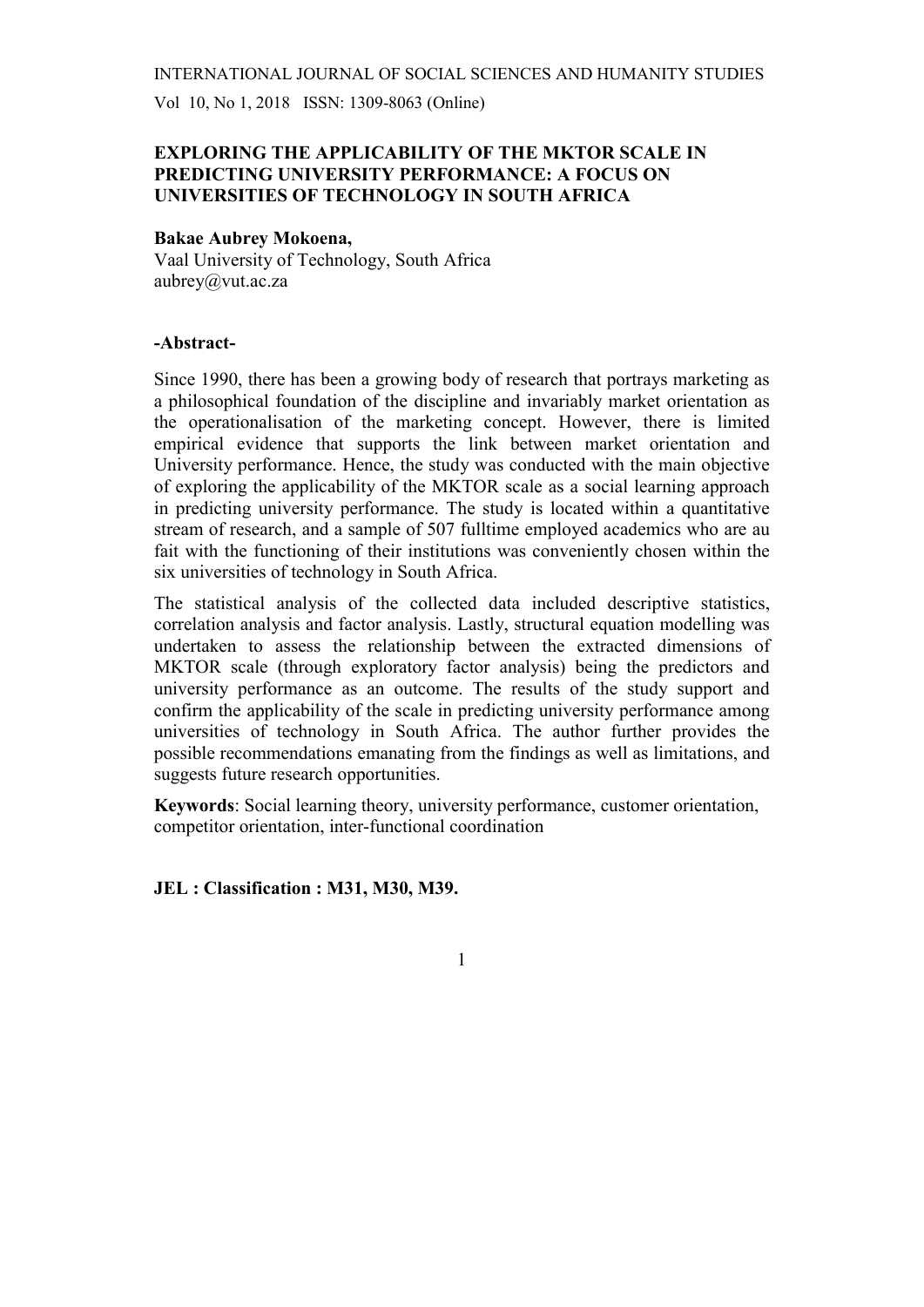Vol 10, No 1, 2018 ISSN: 1309-8063 (Online)

#### 1. INTRODUCTION

One of the most important themes in the contemporary marketing research is the positive influence of market orientation on organisational performance. A sequel to marketisation and deregulation of universities globally is that most institutions of higher learning have now adopted marketing theories and concepts, which are used in the business world in an effort to gain a larger share of the international market (Hemsley-Brown & Oplatka, 2006).

It is widely assumed that in the context of increasing competition, universities need to market themselves. In recent years, organisational performance has become one of the most important aspects both in profit and in non-profit sectors. Market orientation is portrayed as an independent variable since it can make a critical contribution to organisation performance and company survival. The implementation of the marketing concept by universities, independent of whether it is applied within the private or public sector, should be based on its performance improvement. Akonkwa (2009) argues that universities should not be construed as mere commercial organisations but that the marketisation philosophy can be appropriate to sustain these institutions efforts to address changes and pressures from their business environment. A critical element in the marketisation of universities is based on a market orientation approach, which is prominent within the contemporary marketing literature (Maringe, 2012).

Within the scenario of higher education institutions (HEIs), in South Africa, a new public landscape has been established since 2004 that incorporates an institutional nomenclature, notably Universities of Technology (UoTs), which are essentially career-focused. In this regard, a logical response by UoTs is to adopt a market or focus-oriented approach that impacts on the activities of an institution's quest for improving performance by focusing primarily on the student in order to improve the customer-service interface relationship.

This study is part of a broad stream of continuing research that explores market orientation within HEIs and its potential impact on university performance. It is significant in that its results may provide information that may be used by South African HEIs to initiate approaches that enhance the overall performance in the highly competitive higher education sector in the country.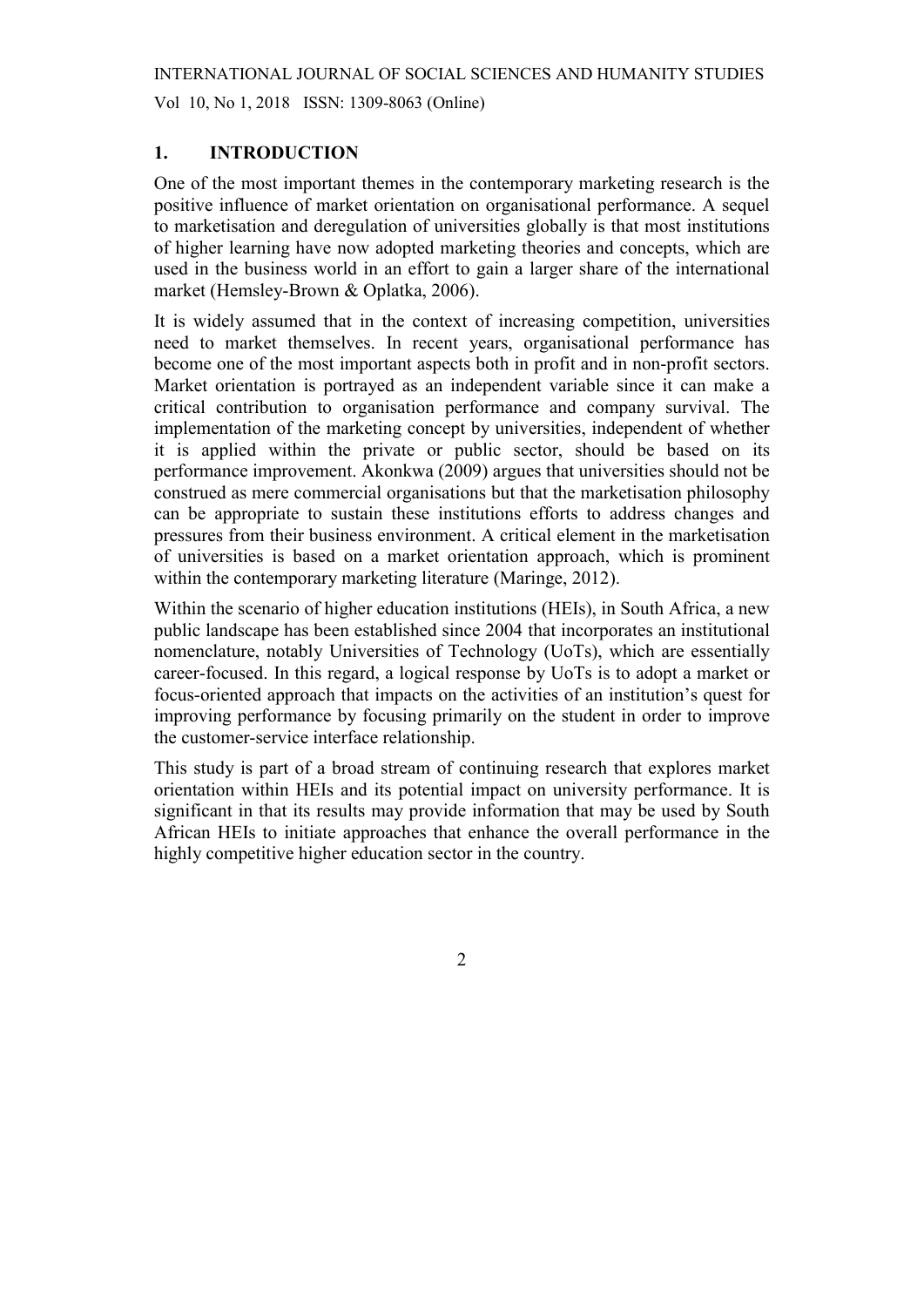Vol 10, No 1, 2018 ISSN: 1309-8063 (Online)

### 2. PURPOSE OF THE STUDY

The study was conducted with the main objective of exploring the applicability of the MKTOR scale as a social learning approach in predicting university performance among UoTs in South Africa.

### 3. PROBLEM STATEMENT

One of the most critical challenges facing HEIs is to create the culture and the climate that maximises organisational learning, resources and capabilities to create superior university performance prescribed by Department of Higher Education and Training. While the concept of market orientation has been studied by many researchers in a variety of contexts, there is a lack of consensus about how it can be harnessed to maximise organisational performance. Given the specificity of market orientation domain, a knowledge gap still exists.

To the researcher's knowledge, no study has explored the MKTOR scale with reference to university performance in a South African context. Therefore, the importance of considering how market orientation manifests itself in relation to university performance warrants this study. Further empirical enquiry was also substantiated by the paucity of evidence regarding the influence of the three core components of the MKTOR scale viz competitor orientation, inter-functional coordination and customer orientation on university performance within the context of South African HEIs. The researcher thus chose to use the Narver and Slater (1990) cultural or attitudinal model of market orientation because it has been studied less frequently in the higher education environment in South Africa. As a result, an empirical examination of market orientation components within the social learning paradigm will add value to the existing body of knowledge within higher education marketing literature.

### 4. LITERATURE REVIEW

#### 4.1 Review of social learning theory

Slater and Narver (1995), drawing from Bandura (1969) social learning theory underscored the importance of fine-grained research that examines individual and group market-driven learning processes. The social learning theory is devoted to a social analysis of how patterns of behaviour are acquired and how their expression is continually regulated by the interplay of self-generated and other sources of influence (Bandura, 1971).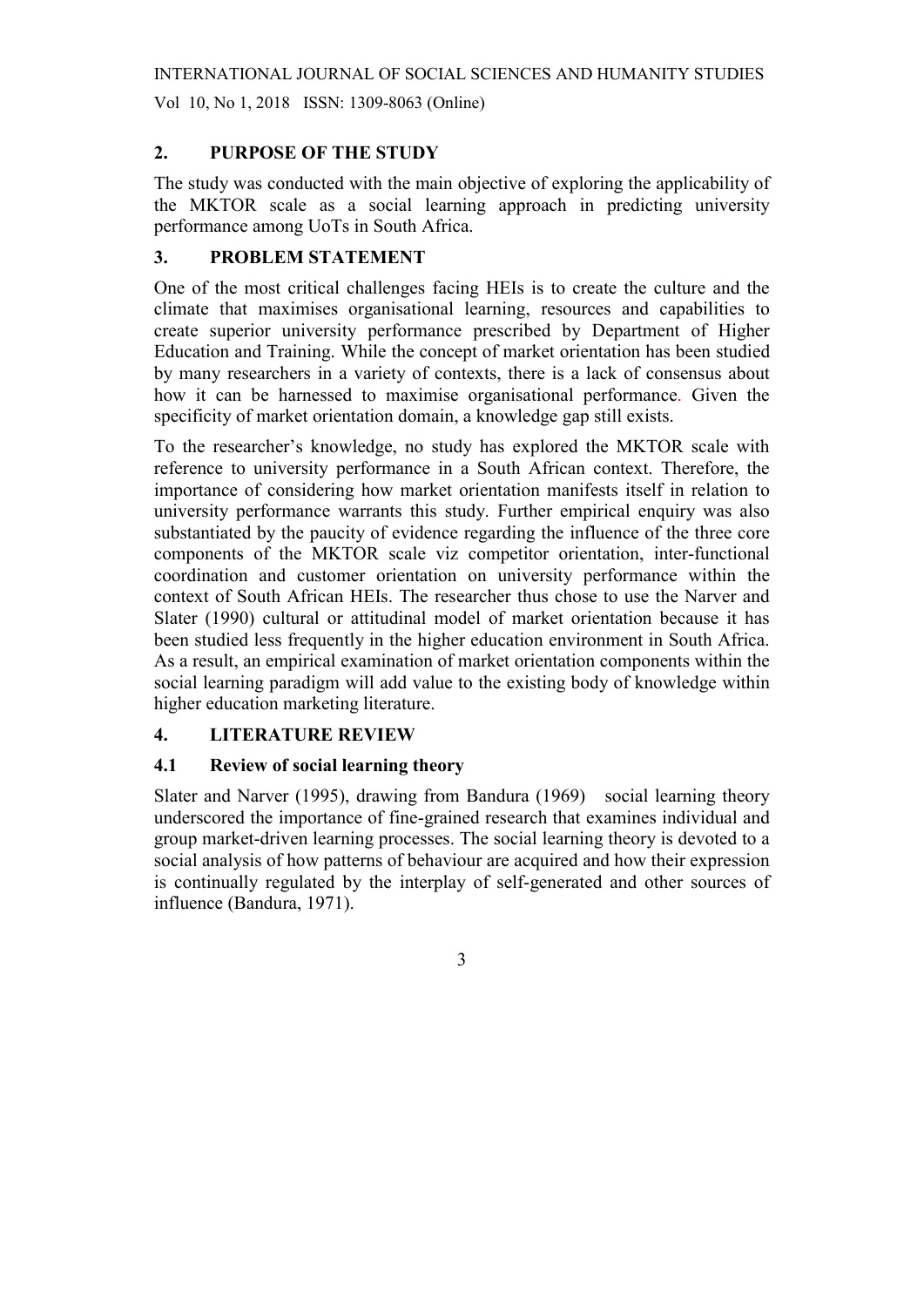Vol 10, No 1, 2018 ISSN: 1309-8063 (Online)

Pursuant to this theory, new concepts of social learning are being formed as contemporary trends in HEIs programmes emerge. Analysing how people learn and merge information with distance learning and blended learning contexts can be a challenge as well as an opportunity for academics to explore in their quest to offset barriers to market orientation. In fact, instructional designers, educators and researchers are already discovering and forming new patterns of cutting edge learning and learning tools that have not been practised before (Mokoena, 2015) Previous research has reported that social learning theory is an envoy in the workplace to ensure pervasiveness and diffusion of market orientation paradigm (Beers, Van Mierlo & Hoes,2016; Lam, Kraus & Ahearne,2010;). The general assertion of the study, is that UoTs should combine market orientation with a strong learning orientation in order to achieve highest benefits through superior university performance in line with Zhou (2014).

### 4.2 Market orientation an overview

It is interesting to note that there are inconsistencies in the use of the terms "market orientation" versus "marketing orientation". However, both refer to customer orientation and targeting, profit through customer satisfaction and integration of efforts in all areas of organisations (Perrault & McCarthy, 2002). Two market orientation perspectives dominate the marketing literature and have been fundamental in providing a definition of market orientation; namely, the Kohli and Jaworski (1990) information-processing perspective as well as the Narver and Slater (1990) cultural or attitudinal perspective.

Narver and Slater's (1990) perspective suggests three behavioural components that a market oriented organisation will exhibit, namely: customer orientation; competitor orientation; and an inter-functional coordination along with two criteria of long-term focus and profitability. At the core of this perspective is a cultural distinction that reflects market orientation through the values and attitudes of the organisation in providing greater customer value and business performance (Narver & Slater, 1990). The assumption is that organisation culture that most effectively and efficiently creates the necessary behaviours of superior value for consumers will consequently contribute to continuous superior performance for organizations.

#### 4.3 University Performance

Universities have shown more interest in developing and maintaining a favourable distinctive image or reputation in response to greater intensity of competition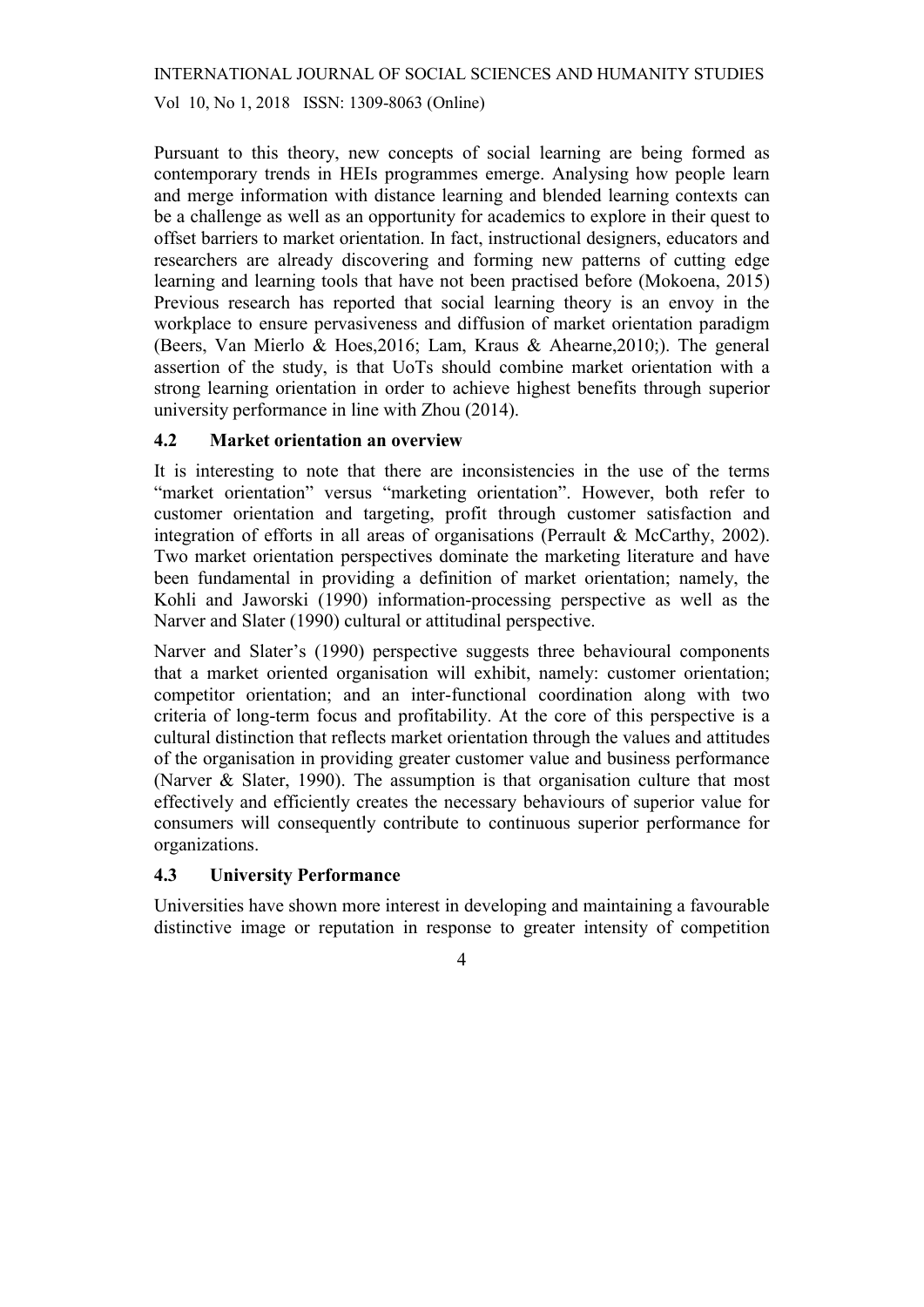Vol 10, No 1, 2018 ISSN: 1309-8063 (Online)

(Maringe, 2012; Hemsley-Brown & Oplatka, 2016). According to Abu-Jarad, Yusof and Nikbin (2010), the central issue has been the identification of factors that influence performance in order to take concrete measures in those directions. . Studies by Ma and Todorovic (2011); Niculescu, Xu, Hampton and Peterson (2013), to name a few, provided empirical evidence that universities' performance is significantly related to the degree of their market orientation practices.

Currently, HEIs employ performance indicators to play the role of promoting quality education, ensuring the maintenance of the operational standards of the university and promote competitiveness (Chang, Wang  $&$  Yang, 2009). These performance indicators were identified by Van Staden (2010), as follows: research and innovation, national and international impact and recognition, sustainability in engagement and practice, technology based programmes and sustainability in engagement and practice

### 5. CONCEPTUAL FRAMEWORK

Based on the above theoretical insights, the conceptual framework presented in Figure 1 is proposed by the author:



#### Figure 1 Conceptual model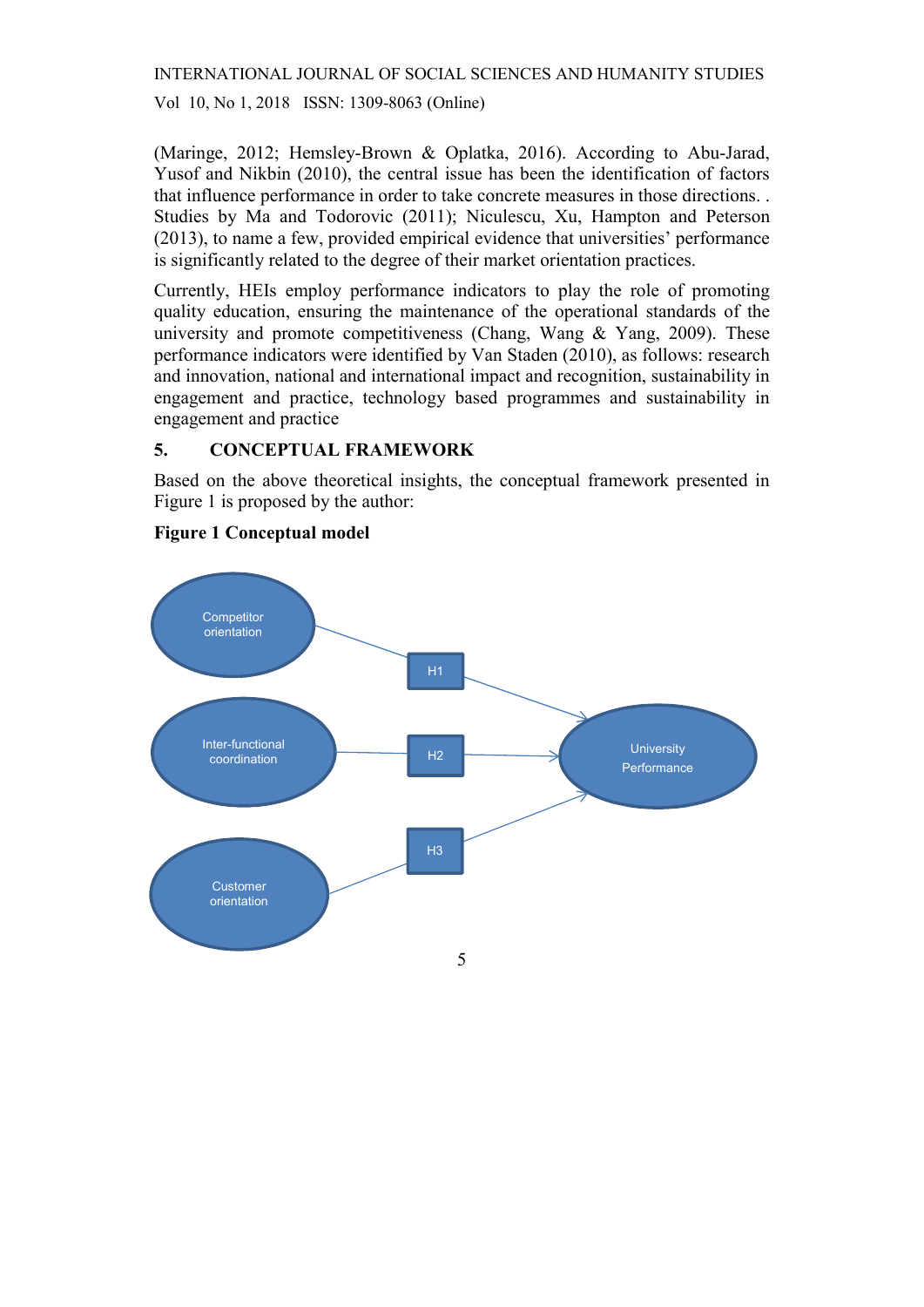Three main hypotheses are employed to encapsulate the essence of this study as indicated in Figure 1,

H1Competitor orientation is positively associated with university performance

H2 Inter-functional coordination is positively associated with university performance

H3 Customer orientation is positively associated with university performance

## 6. RESEARCH METHODOLOGY

### 6.1 Research design

The hypothesised relationships were explored through a descriptive crosssectional survey design to capture the required data. A quantitative research methodology was used in the study as the researcher sought to ensure the usage of multivariate techniques to explore the research context.

### 6.2 Sampling procedure

The sample relevant to this research were permanent, fulltime-time academics who were employed for more than three years within the participating university of technology in South Africa and deemed to be au fait with the functioning of their institutions. A non-probability convenience sampling approach was used to recruit the respondents due to their availability and financial constraints

#### 6.3 Data collection instrument and method

The study used a structured, self -administered questionnaire to obtain the required data. The scale used for measuring market orientation was adapted from MKTOR measures developed by Narver and Slater (1990), and further developed and validated by Zebal (2003). Lastly, for measuring university performance, the researcher employed the scales adapted from Todorovic, McNaughton and Guild (2005) and Ma and Todorovic's (2011) studies. As the researcher employed and adapted the instrument, efforts were undertaken to align these measures with the conceptual aspects of each construct in the current study. Respondents were requested to rate their level of agreement of the scale items on a five-point Likert scale ranging from  $1=$  strongly disagree to  $5=$  strongly agree. Ethical clearance was obtained from the Research Directorate of the participating UoTs before the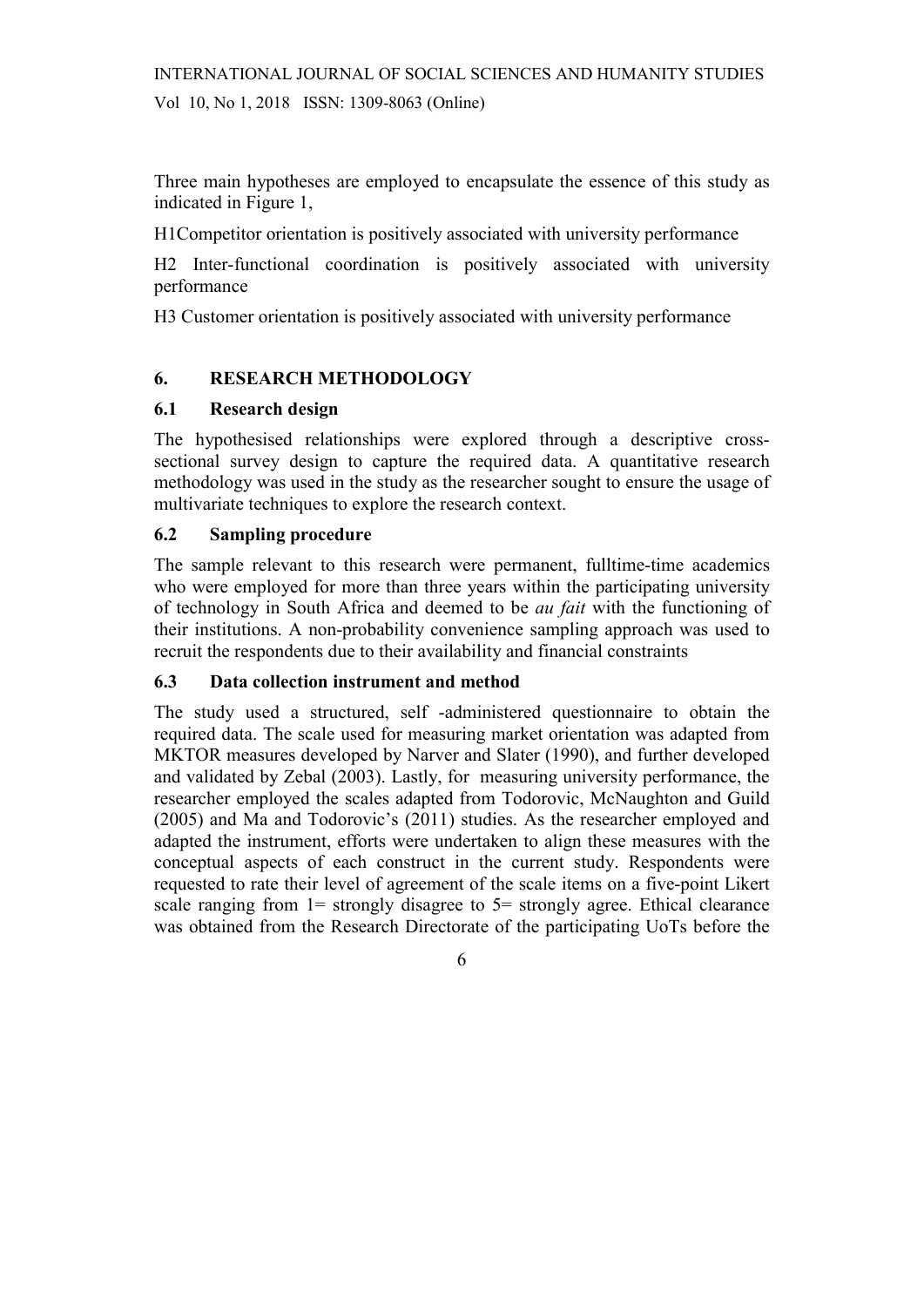Vol 10, No 1, 2018 ISSN: 1309-8063 (Online)

research project commenced. Data was collected in two phases, namely a pilot study to aid in refining the survey instrument and then a subsequent primary data collection. The questionnaire was piloted on a sample of fifty (50) academics who were excluded from the analysis. Out of the 1250 questionnaires distributed by trained fieldworkers in the participating institutions, a total of 507 questionnaires (response rate of approximately 42%) was used for analysis, which according to Fincham (2008), is acceptable in quantitative research.

### 7. RESULTS

### 7.1 Sample characteristics

Upon analysis of the demographic details of respondents, it emerged that most of the respondents were males (n=289; 57%) compared to females (n=218; 43%). The majority of the respondents were between 30-39 years of age (n=172; 34%), followed by those between 40-49 years of age ( $n=160$ ; 32%), between 50-59 years  $(n=81; 16\%)$ , less than 30 years  $(n=66; 13\%)$ ; 60 years and older  $(n=28; 5\%)$ . Regarding educational background, the largest group of respondents (n=197; 39%) were holders of a Master's degree, which is currently the minimum requirement needed to become an academic. With reference to their respective faculties, the respondents were from the faculty of Management Sciences (n=196; 37%), then the Engineering faculty (n=110; 22%), followed by the faculty of Humanities (n=99; 20%) and lastly the faculty of Applied Sciences (n=73; 14  $\%$ ).

### 7.2 Exploratory factor analysis

Factor analysis was used to establish the minimum number and nature of factors that would account for the maximum variance in the data collected measuring the respondents' beliefs about the constructs in the conceptual model (Malhotra 2010). Key assumptions were verified prior to conducting the Exploratory Factor Analysis (EFA) procedure. Both the Kaiser-Meyer-Olkin Measure of sampling adequacy and the Bartlett's Test of Sphericity results shown in Table 1, affirmed that the data was satisfactory for an exploratory factor analysis procedure. Consequently, an exploratory principle component analysis using varimax rotation procedure was performed. Resulting from the subsequent analysis, the three market orientation factors extracted accounted for 67.33(>50%) percent of the total variance while the university performance items (uni-dimensional) accounted for 71.40(>50%) percent of the total variance respectively, as shown in Table 1.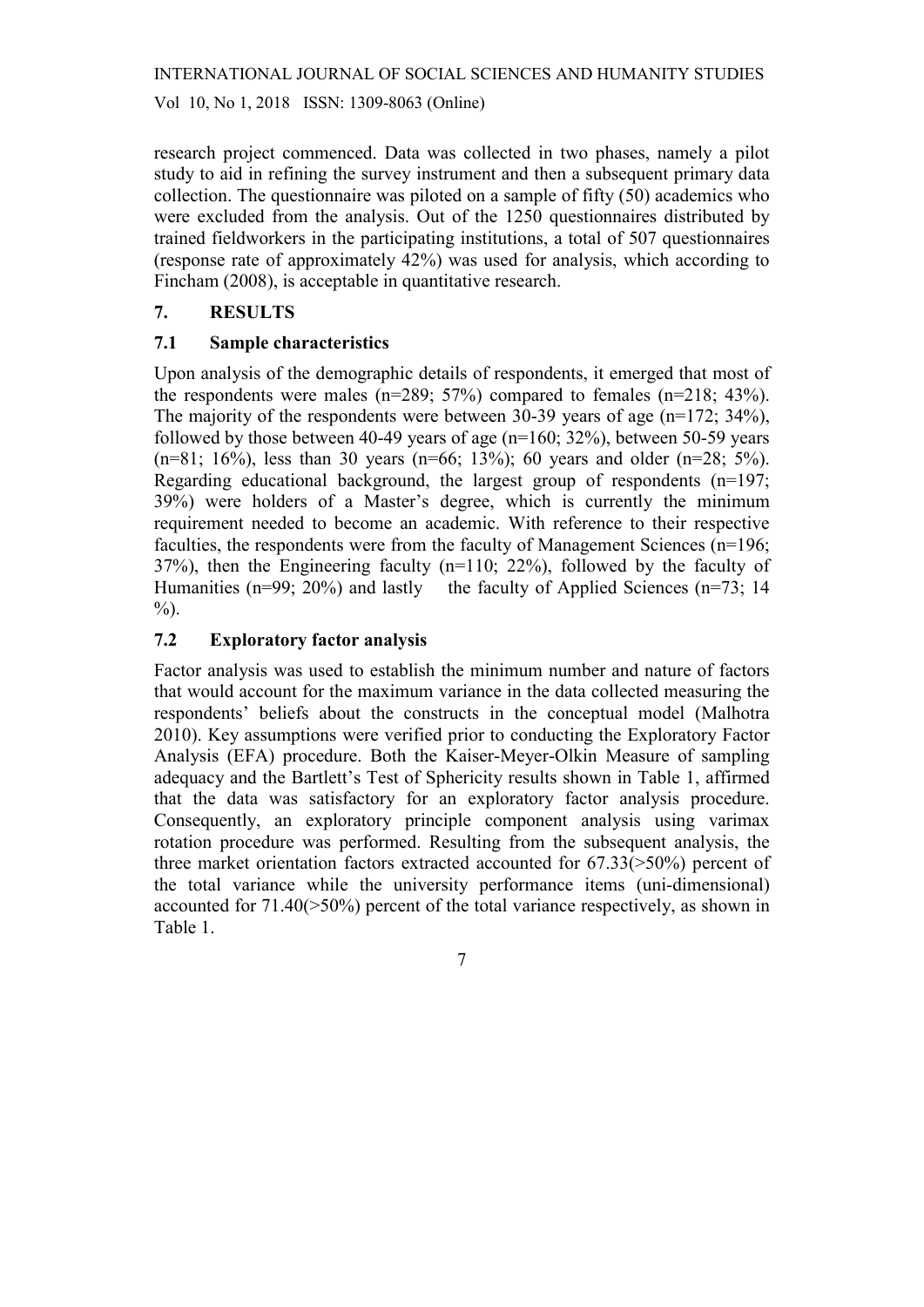# INTERNATIONAL JOURNAL OF SOCIAL SCIENCES AND HUMANITY STUDIES Vol 10, No 1, 2018 ISSN: 1309-8063 (Online)

| Constructs                              | Bartlett's tests<br>of sphericity<br>Sig | KMO (sampling<br>adequacy) | $\%$<br>оf<br>variance | Eigen-<br>values | of<br>No<br>items |  |  |  |
|-----------------------------------------|------------------------------------------|----------------------------|------------------------|------------------|-------------------|--|--|--|
| <b>Market orientation dimensions</b>    |                                          |                            |                        |                  |                   |  |  |  |
| <b>Competitor</b><br>orientation        |                                          |                            |                        | 8.410            |                   |  |  |  |
| <b>Inter-functional</b><br>coordination | .000                                     | .926                       | 67.33                  | 1.884            |                   |  |  |  |
| <b>Customer orientation</b>             |                                          |                            |                        | 1.152            |                   |  |  |  |
| <b>University</b><br>performance        | .000                                     | .826                       | 71.40                  | 2.856            | 6                 |  |  |  |

### Table 1: Results for Exploratory Factor Analysis of the Research Constructs

#### 7.3 Correlation analysis and descriptive statistics

Tests for normality in the data collected, indicated that the data were not normally distributed. Therefore, Spearman's non-parametric correlations were computed in order to ascertain the association between the constructs being explored.

| <b>Factors</b>                                                                               | <b>COA</b> | <b>IFC</b> | <b>CSO</b> | <b>UNP</b> | <b>MEAN</b> | <b>STD</b> |
|----------------------------------------------------------------------------------------------|------------|------------|------------|------------|-------------|------------|
| <b>COA</b>                                                                                   | 1.000      | $.546**$   | $.626**$   | $.574**$   | 3.61        | 1.05       |
| <b>IFC</b>                                                                                   | $.546**$   | 1.000      | $.604**$   | $.608**$   | 3.63        | 1.01       |
| $\bf CSO$                                                                                    | $.626**$   | $.604**$   | 1.000      | $.618**$   | 3.58        | 0.979      |
| <b>UNP</b>                                                                                   | $.574**$   | $.608**$   | $.618**$   | 1.000      | 4.52        | 1.39       |
| ** Correlation is significant at the 0,01 level (2-tailed). COA=competitor orientation, CSO= |            |            |            |            |             |            |
| Customer orientation, UNP=University performance; IFC=Inter-functional coordination.         |            |            |            |            |             |            |

The results of the correlation analysis reported in Table 2 revealed moderate to strong positive correlations, ranging from  $r=0$  .546 to  $r=0.626$  at the 0.01 significant level.

Taking cognisance of the mid-point of a five-point Likert-type scale, the descriptive statistics shown in Table 2 confirm high and strong levels of agreement (>3) as evidenced by the recorded overall mean scores.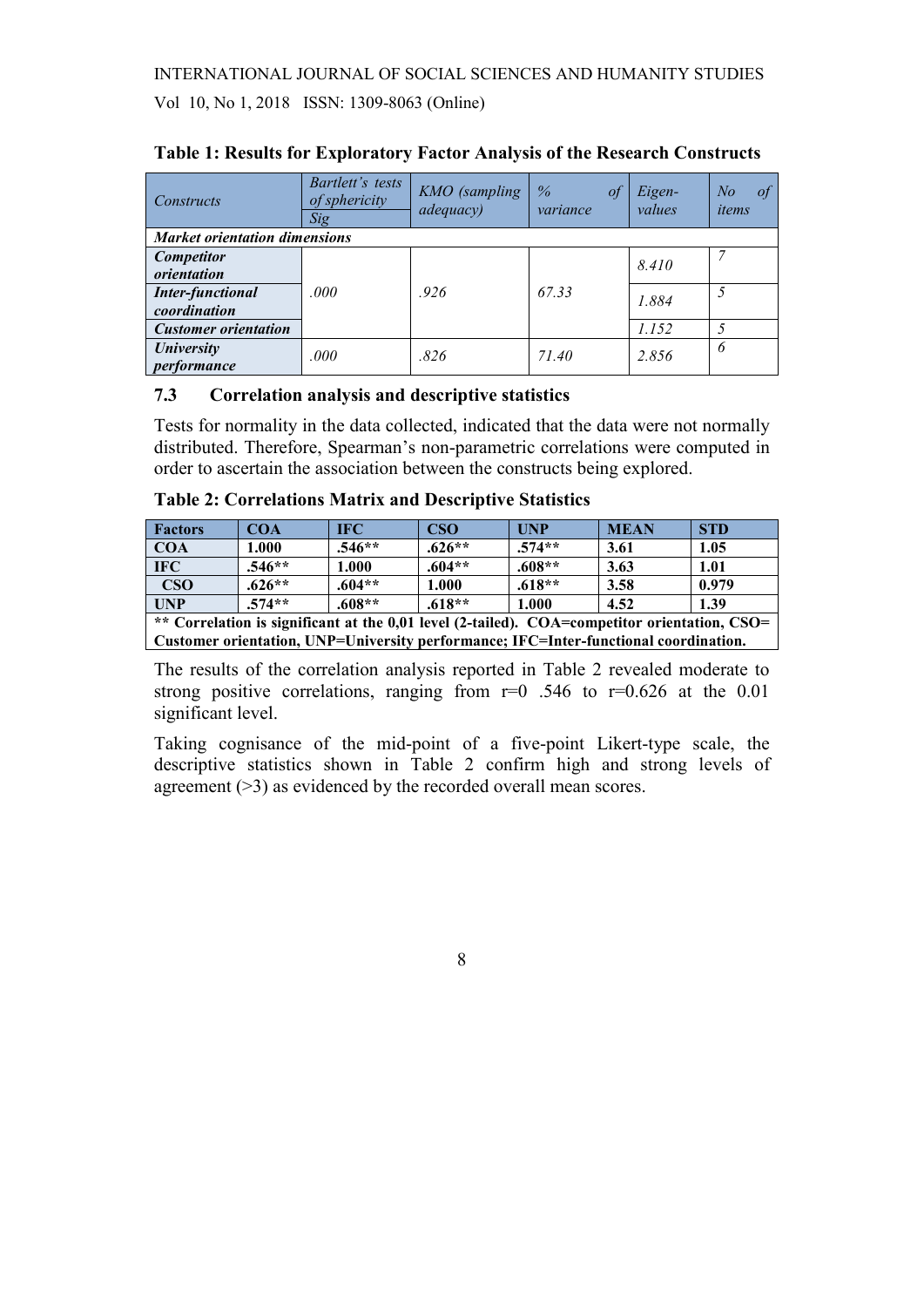Vol 10, No 1, 2018 ISSN: 1309-8063 (Online)

### 7.4 Psychometric properties of the scale

A confirmatory factor analysis (CFA) using AMOS 24.0 version was conducted to assess the accuracy of the measurement scales. The results of the CFA are presented in Table 3.

| <b>Research construct</b>             |                  | Cronbach's test<br>$\alpha$ Value<br>Item- |      | CR   | <b>AVE</b> | Shared<br>variance<br>(SV) | <b>Factor</b><br>loadings |
|---------------------------------------|------------------|--------------------------------------------|------|------|------------|----------------------------|---------------------------|
|                                       |                  | total                                      |      |      |            |                            |                           |
| Competitor<br>orientation (F1)        | COA <sub>1</sub> | .740                                       | .923 | .914 | .563       | .394                       | .721                      |
|                                       | COA <sub>2</sub> | .749                                       |      |      |            |                            | .687                      |
|                                       | COA <sub>3</sub> | .742                                       |      |      |            |                            | .702                      |
|                                       | COA <sub>4</sub> | .731                                       |      |      |            |                            | .714                      |
|                                       | COAs             | .697                                       |      |      |            |                            | .721                      |
|                                       | COA <sub>6</sub> | .770                                       |      |      |            |                            | .745                      |
|                                       | COA <sub>7</sub> | .776                                       |      |      |            |                            | .748                      |
| Inter-functional<br>coordination (F2) | IFC <sub>1</sub> | .621                                       | .814 |      |            |                            | .624                      |
|                                       | IFC <sub>2</sub> | .759                                       |      |      |            | .374                       | .621                      |
|                                       | IFC <sub>3</sub> | .842                                       |      | .823 | .503       |                            | .678                      |
|                                       | IFC <sub>4</sub> | .801                                       |      |      |            |                            | .638                      |
|                                       | IFC <sub>5</sub> | .778                                       |      |      |            |                            | .662                      |
|                                       | CSO <sub>1</sub> | .695                                       | .841 |      | .513       | .394                       | .739                      |
| Customer                              | CSO <sub>2</sub> | .701                                       |      |      |            |                            | .745                      |
| orientation (F3)                      | CSO <sub>3</sub> | .691                                       |      | .841 |            |                            | .710                      |
|                                       | CSO <sub>4</sub> | .562                                       |      |      |            |                            | .543                      |
|                                       | CSO <sub>5</sub> | .549                                       |      |      |            |                            | .605                      |
| University<br>performance (UP)        | $UNP_1$          | .741                                       | .904 |      |            | .382                       | .729                      |
|                                       | UNP <sub>2</sub> | .796                                       |      | .893 | .614       |                            | .779                      |
|                                       | UNP <sub>3</sub> | .703                                       |      |      |            |                            | .717                      |
|                                       | UNP <sub>4</sub> | .796                                       |      |      |            |                            | .844                      |
|                                       | $UNP_5$          | .764                                       |      |      |            |                            | .838                      |
|                                       | UNP <sub>6</sub> | .628                                       |      |      |            |                            | .712                      |

Table 3. Reliability and Accuracy Statistics

The internal consistency (i.e. construct reliability) of each scale was checked in the light of the recommended value of above 0.7 for both the Cronbach alpha as well as the composite reliabilities (CR) values (Pallant, 2010). Both values were found satisfactory as shown in Table 3.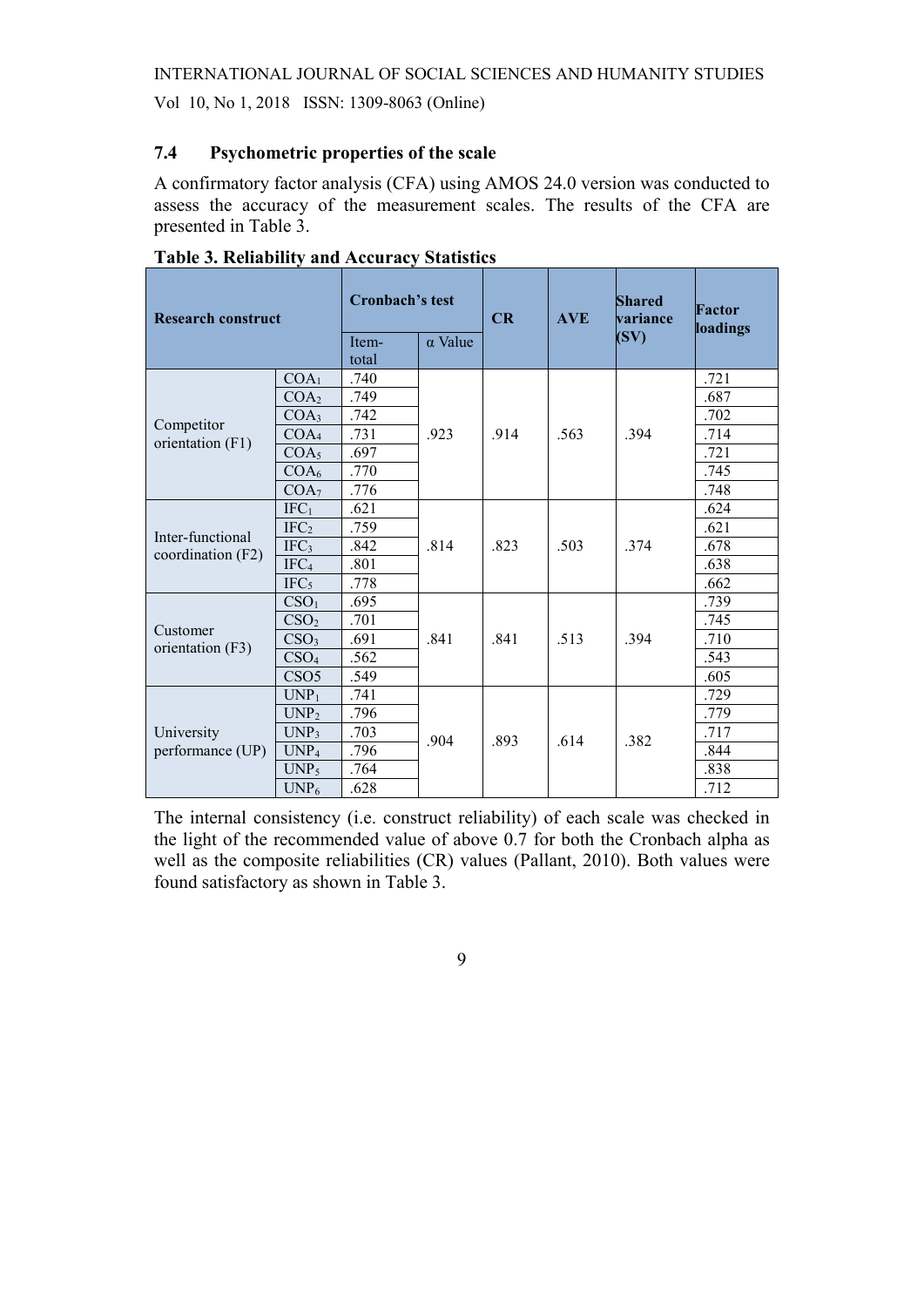Vol 10, No 1, 2018 ISSN: 1309-8063 (Online)

To check the validity of the research instrument employed in the study, the four criteria normally used for this purpose were applied. First, the content validity was ascertained through the piloting phase where modifications and refinement of the scales were effected. Second, it is submitted that all items loaded strongly  $(>0.50)$ and significantly  $(p<0.01)$  on respective constructs thus indicating sufficient construct validity (Anderson & Gerbing, 1988). Third, convergent validity was established through high correlation values ( $r > 0.50$  and  $r < 0.80$ ), which provided evidence of convergence between the subscales (Fraering & Minor 2006). Fourth, as seen in Table 2, all SV values were lower than the AVE values, confirming discriminant validity (Fornell & Larcker, 1981).

### 7.5 Measurement model assessment

Confirmatory factor analysis (CFA) was performed prior to testing the hypotheses in order to confirm and validate the measurement model with regard to model fit. The measurement model chi-square was 384.037 with 191 degrees of freedom significant at  $p=0.000<0.01$ . The text output results for the structural equation model supported the adequacy of the proposed model: Structural model fit: CMIN/DF=2.011; GFI=0.937; AGFI=0.916; CFI= 0.976; IFI=0.974; TLI=0.971; and RMSEA=0.045 (Anderson & Gerbing, 1988).

### 7.6 Structural model assessment and hypothesis testing

The structural model was estimated to validate the proposed conceptual model. The structural model chi-square was 368.529 with 182 degrees of freedom significant at  $p=0.000<0.01$ . The text output results for the structural equation model: Structural model fit: CMIN/df=2.024;GFI=0.948; AGFI=0.914; CFI= 0.973; IFI=0.974; TLI=0.971; and RMSEA=0.045 which supported the adequacy of the proposed model (Fornell & Larcker 1981).

Following the satisfactory results of the assessment of the measurement and structural models, the next stage involved the process of testing the hypothesised relationships in the study. The study utilised the structual equation modelling (SEM) to verify the posited hypotheses. Table 4 provides a summary of the SEM hypotheses testing results.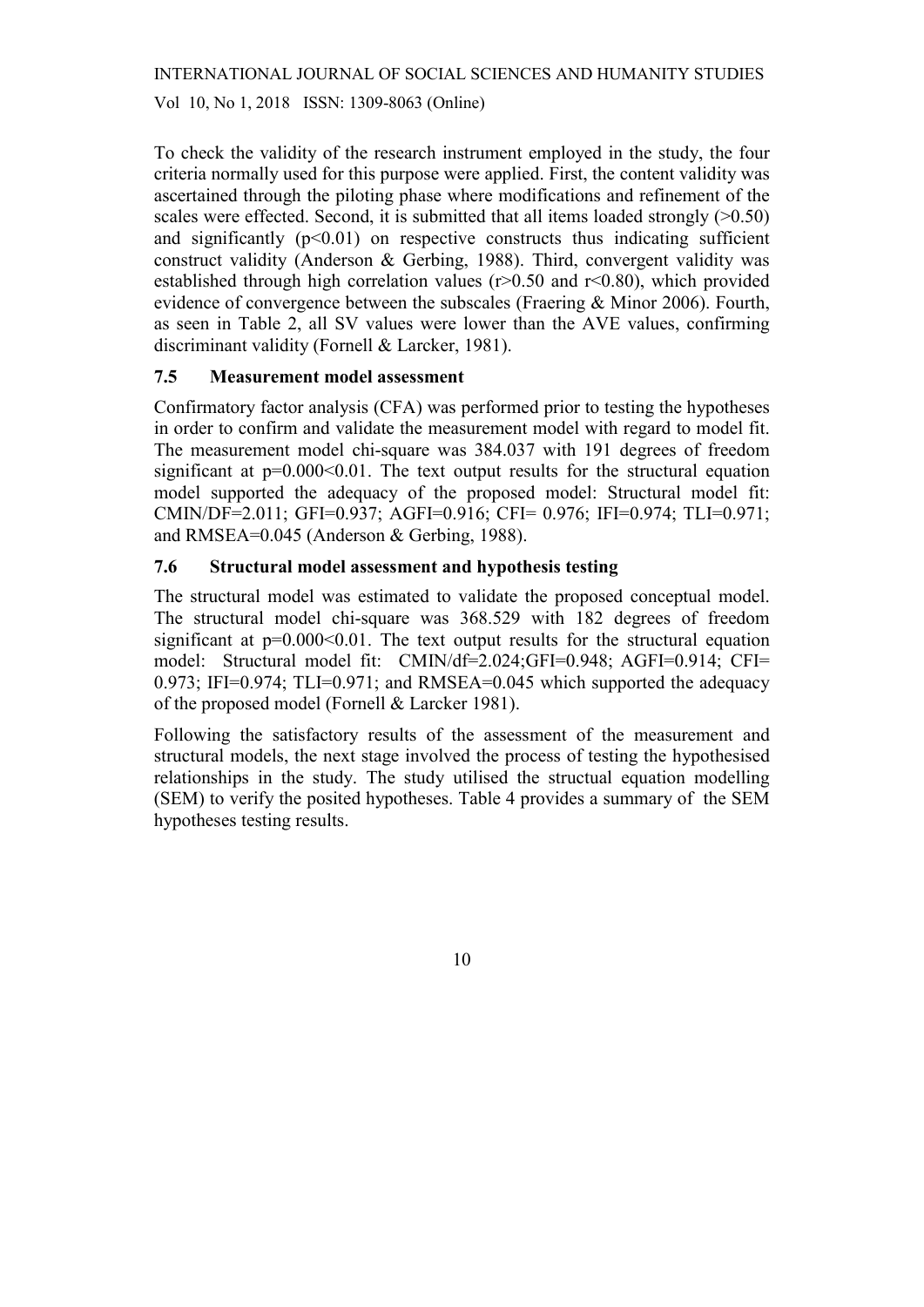| <b>Paths</b>                    | <b>Hypothesis</b> | <b>Path coefficient</b> | <b>Standardised</b><br>estimate | $CR$ (t-<br>values) |      | <b>Decision</b> |
|---------------------------------|-------------------|-------------------------|---------------------------------|---------------------|------|-----------------|
| $COA \rightarrow UNP$           | H1                | 0.130                   | 0.056                           | 2.334               | 0.02 | Supported       |
| $IFC \rightarrow UNP$           | Η2                | 0.263                   | 0.048                           | 5.447               | ***  | Supported       |
| $\cos \theta$ $\rightarrow$ UNP | H3                | 0.546                   | 0.090                           | 6.072               | ***  | Supported       |

Table 4: The Hypotheses Test Results

Note 1<sup>\*\*\*</sup> p- value 0.01;2. Using a significance level of 0.05 critical ratios (t-value) that exceed 1.96 would be called significant. \*significant at p<0.001 \*\* significant at p<0.05. COA=Competitor orientation, UNP=University performance, IFC= Inter-functional coordination and CSO= Customer orientation.

#### 8. DISCUSSION

Consistent with hypothesis one (H1), results computed ( $\beta$ = 0.130; t=2.334), supported by a correlation of ( $r= 0.574$ ;  $p < 0.01$ ) indicate that there is a strong positive relationship between competitor orientation and university performance. These results confirm previous research results that confirm that the greater the extent of competitor orientation, the higher the performance of an organisation, and vice versa; (Njeru & Kibera 2016; Darmanto, Choerudin,Rahayu & Wardaya 2017).

Notably also, hypothesis two (H2) postulated a positive relationship between inter-functional coordination and university performance. The standard coefficients ( $\beta$  = 0.263; t=5.447) supported by a correlation of (r = 0.608;  $p < 0.01$ ) provided an affirmative response to Wang, et al (2017) assertion that streamlining IFC is key and leads to a better business performance. From this view, interfunctional coordination implementation leads to an improvement in market orientation and to a better business performance (Zebal & Goodwin 2012; Kanovska & Tomaskova 2012; 2015; 2016; Bartosek & Tomaskova 2013). It seems appropriate, therefore, to support the adequacy of H2.

Likewise, as can be seen from Table 4, the results provide evidence to support the third hypothesis (H3). Based on the standard coefficients of ( $\beta$  = 0.546; t = 6.072) supported by a correlation of ( $r = 0.618$ ;  $p < 0.01$ ), the researcher is justified to attest to the validity of hypothesis 3(H3). The outcome of this study, therefore, reinforces the positive association between customer orientation and business performance as found in previous studies (Ali, Leifu & Rehman, 2016; Bramulya, Primiana, Febrian & Sari, 2016; Hamzah, Othman & Hassan, 2016).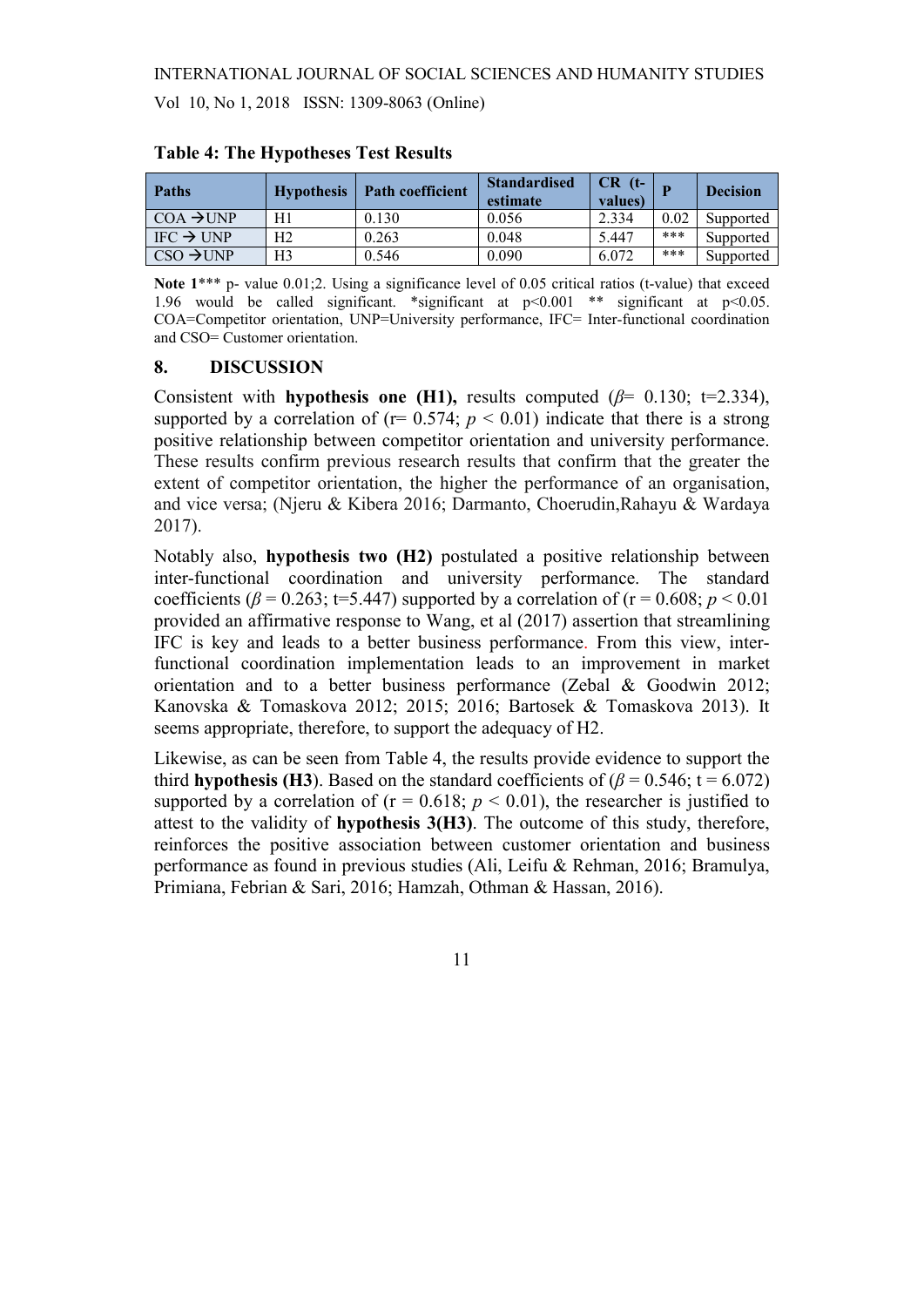## 9. LIMITATIONS AND DIRECTION FOR FUTURE RESEARCH

The author acknowledges that the findings are specific to UoTs and therefore the transferability of the conclusions to other HEIs are limited but not meaningless.

The restricted sample size of 507 academics posed a noticeable limitation, ruling out the question of generalisability. Firstly, the study may be replicated and should include respondents that were not represented in this study like nonacademics to provide further evidence of the generalisability and robustness of the scale. Secondly, a similar type of study among comprehensive and traditional universities in South Africa is to be conducted for improving the robustness of the scales

The study was also limited by its method used in choosing respondents, that is, a non-probability convenient sampling method. It is therefore recommended that future research in this context uses a probability sampling technique so that subjects of the population get an equal opportunity to be selected as a representative sample.

### 10. RECOMMENDATIONS

Although the marketing concept and market orientation have been highlighted in current studies for over five decades, organisations that want to become market oriented need to revise their outlook on the markets they serve. It is in this light that the following is recommended. First, an in-depth understanding and awareness of the three pillars of market orientation proposed by Narver and Slater (1990) MKTOR scale ought to be instilled, particularly to all academics, university administrators, faculty and other stakeholders. There is a need to align these marketing orientation components as part of the academics predetermined objectives in line with the vision and mission of the UoTs. Second, the development of a framework that integrates the services marketing and corporate marketing principles is recommended. This framework should strike a balance between achieving institutional objectives (i.e. own interests) on the one hand and those of their stakeholders and of society on the other hand. Towards accomplishment of this initiative, management should take cognisance that while the main objective is to construct a favourable image or reputation, the mentioned aspects do not always go hand in hand.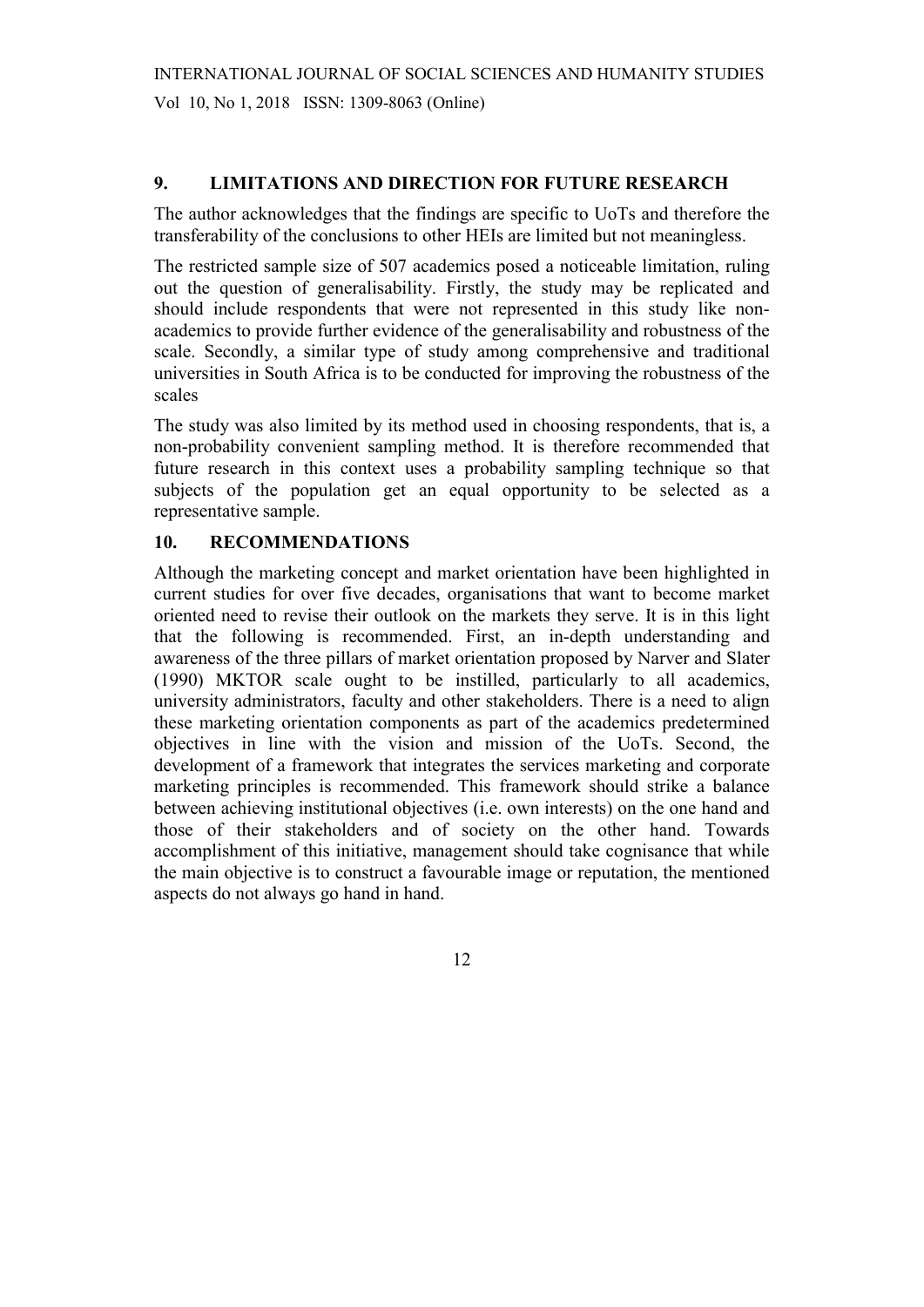Vol 10, No 1, 2018 ISSN: 1309-8063 (Online)

Lastly, it is recommended that the top management of UoTs, must disseminate effectively the market oriented culture across all organisational levels and to all employees in order to attain sustainable competitive advantage and superior performance. The market orientation paradigm should permeate the whole organisation.

### 11. CONCLUSIONS

The degree of competition among institutions of learning in South Africa has been increased by the transformation of the HE landscape, which has evolved since 1994. The aim of this study was to determine the extent to which market orientation in HEIs influences university performance. The results of the study confirms a positive and significant association between market orientation and university performance. Therefore, the success of UoTs largely depends on their abilities to devise and implement those strategies which effectively respond to the pressures within the HE environment. Devising an effective market orientation strategy for survival and enhancing a possible response to its competitor orientation, customer orientation and inter-functional imperatives, is the objective of any organisation.

### **REFERENCES**

Abu-Jarad, I., Yusof, N. & Nikbin, D. (2010). A review paper on organizational culture and organizational performance. International Journal of Business and Social Science, 1, 26-46.

Akonkwa, D.(2009). Is market orientation a relevant strategy for Higher Education Institutions? Context analysis and research agenda. Journal of Quality Service and Sciences, 1(3), 311-333.

Ali, R., Leifu, G. & Rehman, R. (2016). The impact of technology orientation and customer orientation on firm performance: evidence from Chinese firms. International Journal of Management and Marketing Research, 9(1), 1-12.

Anderson, J.C. & Gerbing, D.W. (1988). Structural equation modelling in practice: a review and recommended two-step approach. Psychological Bulletin, 103(3), 411-423.

Bandura, A. (1969). Social-learning theory of identificatory processes. Hand Book of Socialization Theory and Research. Rand McNally & Company: Stanford University.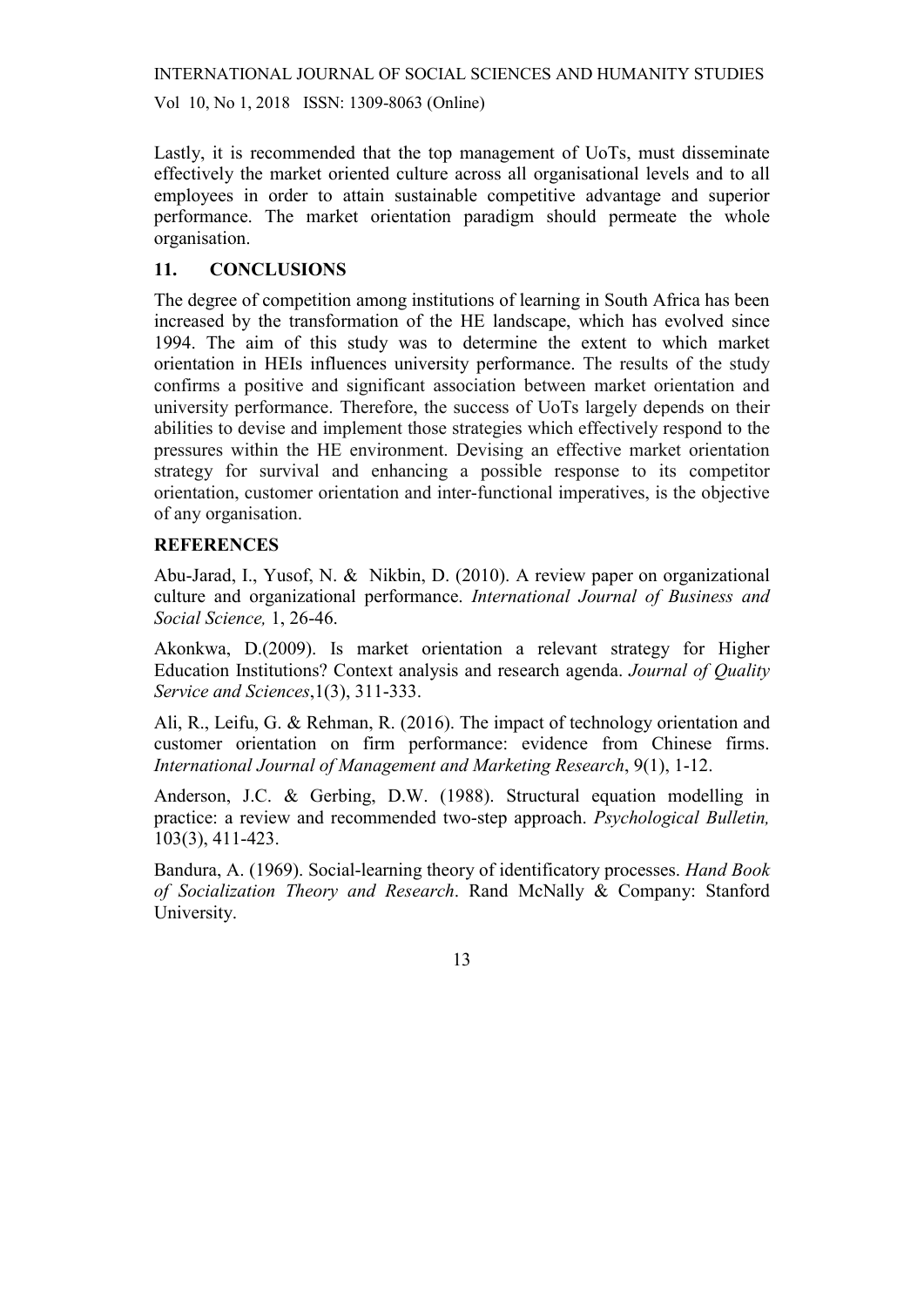Vol 10, No 1, 2018 ISSN: 1309-8063 (Online)

Bandura, A. (1971). Social learning theory. Library of Congress Catalog. New York: General Learning Press.

Bartosek, V. & Tomaskova, E. (2013). Interfunctional coordination from company functions point of view. Acta Academica Karviniensis, 13, 5-18.

Beers, P.J., Van Mierlo,B. & Hoes,A. (2016). Toward an integrative perspective on social learning in system innovation initiatives. Ecology and Society, 21(1), 33-44.

Bramulya, R., Primiana, I., Febrian, E. & Sari, D. (2016). Impact of relationship marketing, service quality and customer satisfaction and behavioural intention and its impact on customer retention. International Journal of Economics, Commerce and Management, IV(5), 151-176.

Chang, H.H., Wang, Y & Yang, W. (2009). The impact of e-service quality, customer satisfaction and loyalty on e-marketing; moderating effect of perceived value. Total Quality Management & Business Excellence, 20(4), 423-443.

Darmanto, C.A Choerudin, A., Rahayu, B.S. & Wardaya, S. (2017). The role of organizational change and competitive excellence in optimizing the performance with the mixture of strategy based on demography. Polish Journal of Management Studies, 15(1), 37-47.

Fincham J.E. (2008). Response rates and responsiveness for surveys, standards and the Journal. American Journal of Pharmaceutical Education, 72(2), 43.

Fornell, C. & Larcker, D.F. (1981). Evaluating structural equation models with unobservable variables and measurement error. Journal of Marketing Research, 18(1), 39-52.

Fraering, M. & Minor, M.S. (2006). Sense of community: an exploratory study of US consumers of financial services. International Journal of Bank Marketing, 24(5), 284-306.

Hamzah, M.I., Othman, K.A. & Hassan, F. (2016) Moderating role of customer orientation on the link between market oriented behaviours and proactive service performance among relationship managers in the business banking industry. Procedia – Social and Behavioural Sciences, 224, 109-116.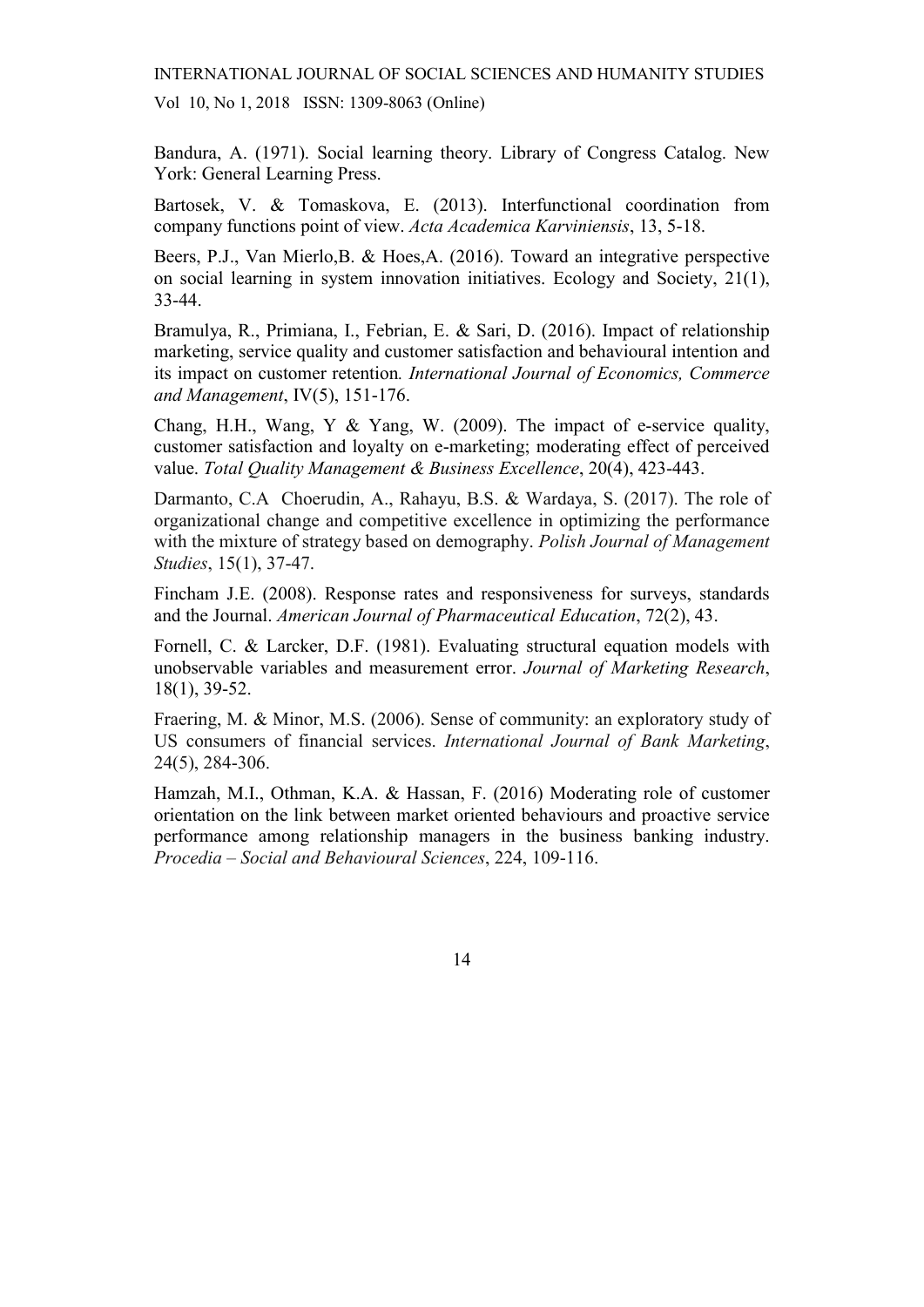Vol 10, No 1, 2018 ISSN: 1309-8063 (Online)

Hemsley-Brown, J.V. & Oplatka, I. (2006) Universities in a competitive global marketplace: a systematic review of the literature on higher education marketing. International Journal of Public Sector Management, 19(4), 316-338.

Kanovska, L. & Tomaskova, E. (2012). Interfunctional coordination at hitechnical firms. Engineering Economics, 23(1), 70-76.

Kanovska, L. & Tomaskova, E. (2015). Trends in customer services and interfunctional coordination by manufacturers. Procedia – Social and Behavioural Sciences, 213, 677-682.

Kanovska, L. & Tomaskova, E. (2016). Inter-functional coordination of service offering provided by manufacturers. Engineering Economics, 27(5), 519-526.

Kohli, A.K. & Jaworski, B.J. (1990). Market orientation: the construct, research propositions, and managerial implications. Journal of Marketing, 54(2), 1-18.

Lam,S.K., Kraus,F. & Ahearne, M.(2010). The diffusion of market orientation throughout the organization: a social learning theory perspective. Journal of Marketing, 74(September 2010), 61-79.

Ma, J. & Todorovic, Z. (2011). Making university relevant: MO as a dynamic capability within institutions of higher learning. Academy of Marketing Studies Journal, 15(2), 1-15

Maringe, F. (2012). Integrating marketing into the leadership and management of schools: a curriculum-focused approach. The Management and Leadership of Educational Marketing: Research, Practice and Applications, 63-85.

Mokoena, B. A. (2015). Marketing of universities of technology: examining the relationship between market orientation elements, barriers and university performance. Doctoral Thesis. Vanderbijlpark: Vaal University of Technology.

Narver, J. & Slater, S. (1990). The effect of market orientation on business profitability. Journal of Marketing, 54(4), 20-35.

Niculescu, M., Xu, B., Hampton, G.M. & Peterson, R.T.(2013). Market orientation and its measurement in universities. Administrative Issues Journal: Education, Practice and Research, 13(3.2.2), 1-15.

Njeru, W.G. & Kibera, N.F. (2016). Marketing practices, market orientation and performance of tour firms in Kenya: a mediated approach. DBA Africa Management Review, 6(4), 33-49.